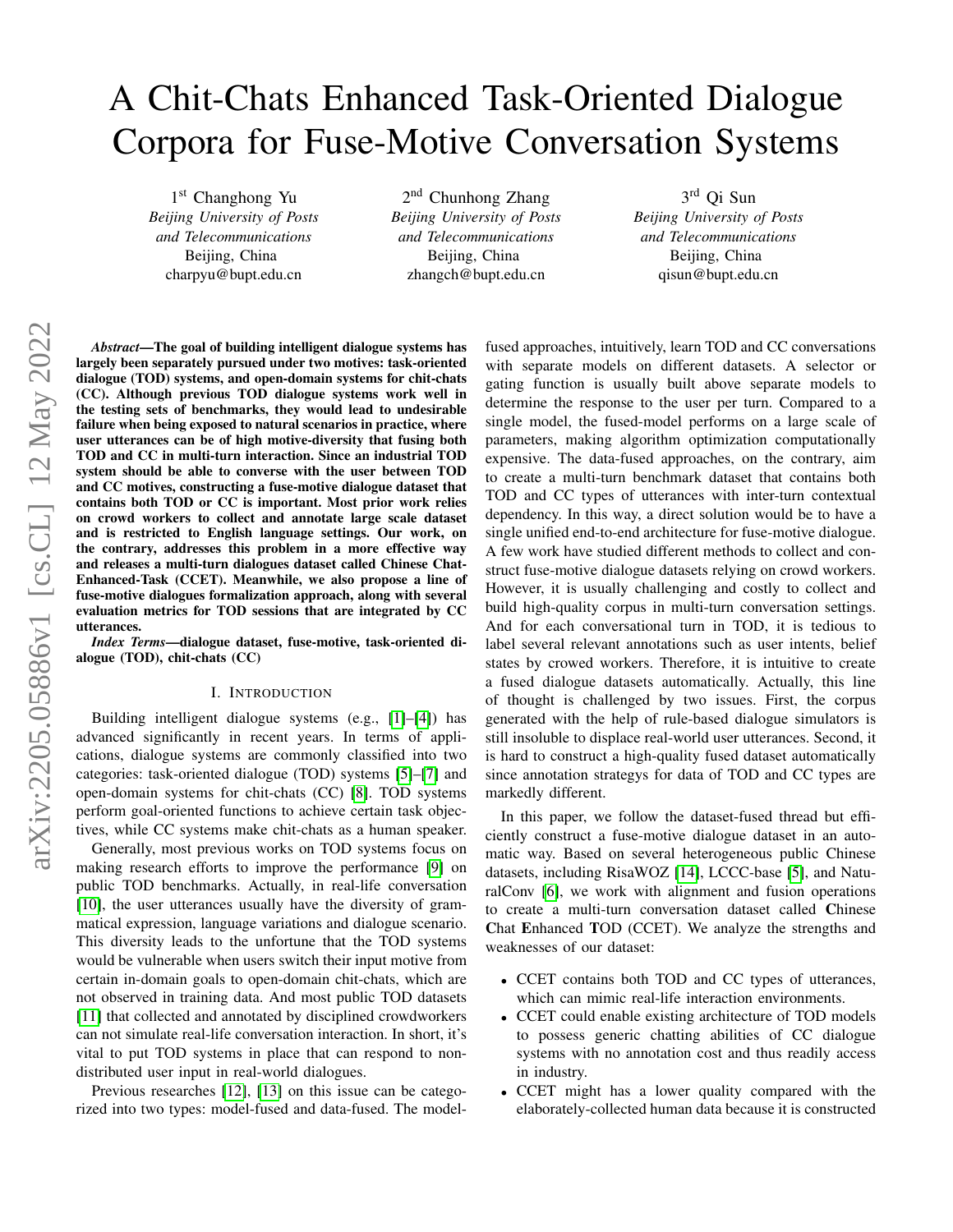automatically.

Our main contributions are as follows:

- We propose an effective construction approach to add CC interactions to TOD benchmarks automatically.
- We release a multi-turn fuse-motive dialogue dataset, CCET, as an instance of the above approach in the Chinese language setting.
- Along with CCET, a model-agnostic paradigm of building TOD systems that integrate CC interaction skills is also provided. Any baselines of TOD could be enhanced with the capability to handle casual talk by using our CCET dataset.

The CCET dataset and paradigm code are freely available under https://github.com/HunYuanFeng/CCET2021.

#### II. RELATED WORK

The development of task-oriented dialogue (TOD) systems has been consistently supported by the appearance of human-created datasets [\[15\]](#page-6-5)–[\[17\]](#page-6-6). However, the distribution of user intents in these datasets are typically unmatched by the diversity in practice, where casual chit-chats (CC) could usually leads disfluency. The models trained on these corpora would be vulnerable or misled when exposed to realistic data distribution.

Previous works attempt to tackle this issue in two different ways: model-fused, or data-fused. The former approach is implemented as a modularized framework [\[12\]](#page-6-2), consists a taskoriented system, a chit-chats chatbot, and a mode-selector. In this way, different types of dialogue are assigned to independent models. The latter line of works, on the contrary, converses seamlessly and naturally in not only TODs but also casual chit-chats talk through a united architecture.

It appeals to a model-agnostic multi-turn dialogue corpora that contains rich annotations [\[12\]](#page-6-2) for both TOD and CC goals. [\[18\]](#page-6-7) first use GPT2-based chatbots to generate CC candidates by conditioning on TOD context, then ask human annotators to edit candidates with justifications. These created CC supplements are added to TOD corpora to build fusemotive dataset. [\[6\]](#page-5-6) collect a CC dataset that involves some specific topics such as movies, which could be utilized as the context of in-domain TOD interaction. However, Most prior work [\[10\]](#page-6-0) relies on crowd workers to create large scale multiturn dataset, which requires high annotation cost and thus are hard and expensive to access in industry. Our released CCET, innovatively, targets the issue of integrating chitchats into TODs utterances in a effective and affordable manner with the help of existing publicized datasets. Based on three Chinese open-source datasets, RisaWOZ [\[14\]](#page-6-4), LCCC-base [\[5\]](#page-5-2), and NaturalConv [\[6\]](#page-5-6), we propose a methodology to transform traditional TOD annotation structure to a novel formulation, so that the CC type utterances could be accommodated. Then, we automatically align and fuse the TOD and CC types of samples together to mimic user inputs in real-world.

This section introduces the three utilized datasets in our work respectively. Table [I](#page-2-0) exhibits some dialogue examples excerpted from conversations in these datasets.

#### *A. RisaWOZ*

RisaWOZ [\[14\]](#page-6-4) is a task-oriented multi-domain Chinese dataset, ranging 12 domains, namely Attraction, Restaurant, Hotel, Flight, Train, Weather, Movie, TV, Computer, Car, Hospital and Education, etc. Among them, sessions in several domains, such as Hotel, Flight and Weather, triggers mix dialogue skills in terms of more complex tasks such as making travel plans. While sessions in some other domains, like TV, Computer and Car, focus on purchase-related intents with paraphrases of product-related terms.

The dataset is the largest publicized Chinese TOD dialogue dataset so far, containing about 11.2K multi-turn dialogue sessions, totally over 150K turns of user & system interaction utterances. Apart from collecting the utterances, a group of domain experts are asked to develop a structured ontology for TOD systems to define the slot and possible values for specific domains. In RisaWOZ, different slots are identified as the *Informable Slots*, referring to the slots where users can provide information, and the *Requestable Slots*, where users can ask for values to back-end databases, under each domain within RisaWOZ. Then, crowd workers annotate the user goals, belief states, system actions and responses for the whole dataset. In this paper, these annotations would be transformed to accommodate chit-chats corpora.

## *B. LCCC-base*

LCCC [\[5\]](#page-5-2) is a large-scale cleaned Chinese conversation dataset presented for developing open-domain chatbots. It contains a base version (6.8 million dialogues) and a large version (12.0 million dialogues) and of a high quality. In our work, CCET mainly utilizes utterances in this corpora to enhance the interaction for general TOD systems.

#### *C. NaturalConv*

NaturalConv [\[6\]](#page-5-6) is a multi-turn CC dataset provided by Tencent AI Lab, containing about 400K utterances and 19.9K sessions across multiple topics like Sport, Entertainment and Technology. Different from LCCC-base, which are mainly open-domain short-text utterances, NaturalConv has more specific topics to embrace long-text sessions with more complex logic. The average number of turns is 20 [\[6\]](#page-5-6), which is significantly longer than other released Chinese corpora. NaturalConv features topic-driven Chinese conversation generation, concentrates on conversation with social attributes, such as scenario adaption, free topic expansion, greetings, etc. CCET adds NaturalConv to LCCC-base to increase the relevancy to domain-related terms of chit-chats utterances like TOD interaction.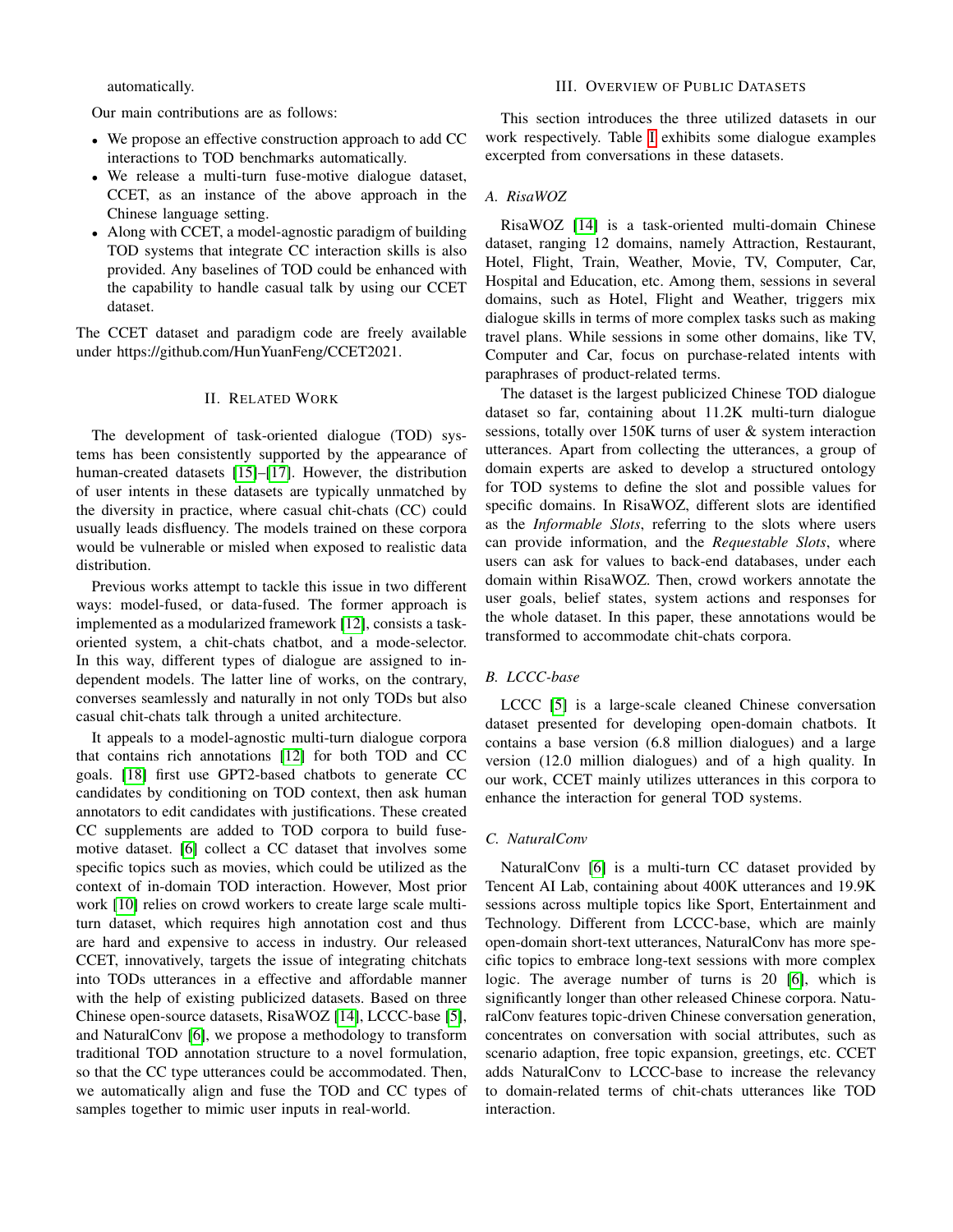TABLE I EXAMPLES OF THREE CONVERSATION WITHIN RISAWOZ, LCCC-BASE AND NATURALCONV DATASETS.

<span id="page-2-0"></span>

| <b>RisaWoz</b>                                               | <b>LCCC-base</b>                                  | <b>NeuralConv</b>                                           |
|--------------------------------------------------------------|---------------------------------------------------|-------------------------------------------------------------|
|                                                              |                                                   |                                                             |
| User: Hello, I am a tourist in Suzhou. Could you recommend   | Speaker1: You don't need sleep?                   | Speaker1: I've been looking forward to this movie for a     |
| a funny place for me? I'm here with a friend so please find  | Speaker2: I lose sleep last night.                | long time since the trailer.                                |
| a place for friends.                                         | Speaker1: What have you done?                     | Speaker2: Actually I don't really like cop movies, but this |
| System: Which area would you like to look for attractions    | Speaker2: Probably I am too excited for holidays. | one is really good.                                         |
| ın.                                                          | Speaker1: Okay!                                   | Speaker1: I heard that Yao Yao has won an award for this    |
| User: I'd like to find something in Kunshan at a medium      |                                                   | movie.                                                      |
| price.                                                       |                                                   | Speaker2: As a newcomer, she acts really good already.      |
| System: The Jinxi Ancient Town is recommended for you.       |                                                   | Speaker1: Have you seen Drug Dealer?                        |
| User: Ok, let's go to this spot. When is it open? My friends |                                                   | Speaker2: Yes, I did. I couldn't miss such a good movie.    |
| and I would book a time in advance.                          |                                                   |                                                             |
| System: It's open from 8 a.m. to 5 p.m.                      |                                                   |                                                             |
|                                                              |                                                   |                                                             |

|          | Last Belief State | 旅游景点: {区域=昆山, 名称=锦溪 古镇}<br>Tourist Attractions: {region: Kunshan, name: Jinxi Ancient Town}                                    |  |
|----------|-------------------|--------------------------------------------------------------------------------------------------------------------------------|--|
| Inputs   | Dialogue Context  | Q:坐地铁可以直接到达景区吗?<br>Can I get to the scenic spot directly by subway?<br>Q:<br>A: 地铁不能直达。<br>The subway can't go directly.<br>A: |  |
|          | User Input        | 哦,这样就得在附近找一家酒店了。<br>Oh, so it's time to find a hotel nearby.                                                                   |  |
| 1. NLU   | Info Msg          | 酒店: {区域=昆山}<br>Hotel: {region: Kunshan}                                                                                        |  |
|          | <b>Query Msg</b>  | 酒店: {名称=?}<br>Hotel: ${\{name=? \}}$                                                                                           |  |
|          | DB Items          | MatchNum > 10                                                                                                                  |  |
| 2. Query | <b>DB</b> Status  | $\{NotReturn\}$                                                                                                                |  |
|          | <b>Raw Resp</b>   | 您对酒店的星级有所要求吗?<br>Do you have any requirements for hotel ratings?                                                               |  |
| 3. NLG   | Final Resp        | 好的,您对酒店还有其它要求吗?例如酒店星级?<br>Okay, do you have any other requirements for the hotel? Like hotel<br>ratings?                       |  |

<span id="page-2-1"></span>Fig. 1. The data structure of a turn in the chat-enhanced-task (CET) dataset. The contents in red and blue tables would be predicted for conversation completion. The fields in bold are newly introduced by our work in CCET.

## IV. CCET CORPUS CONSTRUCTION

In this section, we produce a fuse-motive dataset called Chinese Chat Enhanced Task (CCET) for a generally more functional TOD dialogue system. The corpus is constructed on the basis of three open-source datasets, RisaWOZ, LCCCbase and NaturalConv. We explore the methodology of fusing a new dataset in an automatic process without manual work.

First, to accommodate the TOD type and CC type dialogues to a single paradigm, we redefine the data structure in RisaWOZ dataset to represent the conversational corpus. Then, an aligning process is employed to annotate the chitchats dialogue sessions into the new data structure. Finally, a fusing process is performed to re-organize the context parts and the input-output pair parts from the heterogeneous corpora to imitate the user behavior of mode-switching.

Then, a two-stage processing procedure, heterogeneous annotation aligning and context-input fusing, is used for dataset construction. The aligning process is employed to annotate the chit-chats dialogue sessions into the new data structure. As a result, the fused CCET dataset could effectively make dialogue models achieve better performances in real-world scenes, where messy CC type user inputs would confuse the systems occasionally.

In this following sections, we explain how to perform the above three procedures in detail.

#### *A. Dialogue Structure Redefinition*

Figure [1](#page-2-1) exhibits a turn-level instance represented using the redefined dialogue structure. It is a TOD type turn from RisaWOZ dataset, in which the active domain switchs from *Attraction* to *Hotel*. In this case, the user has finished asking for information about the attraction *Jinxi Ancient Town* in *Kunshan* region, and tries to find a hotel nearby to live in.

In original annotation of RisaWOZ, the *belief state* (i.e., the slot-value pair *region-Kunshan*) is used to represent user goal at each turn and query a task-specific database (DB). Then, the dialogue policy is determined based on the *Belief State* and the query results. The policy is usually recorded in a structure like  $Domain: Act(slot_1 = value_1, slot_2 = value_2, ...)$ called *system action* [\[16\]](#page-6-8), where the Act can be *inform*,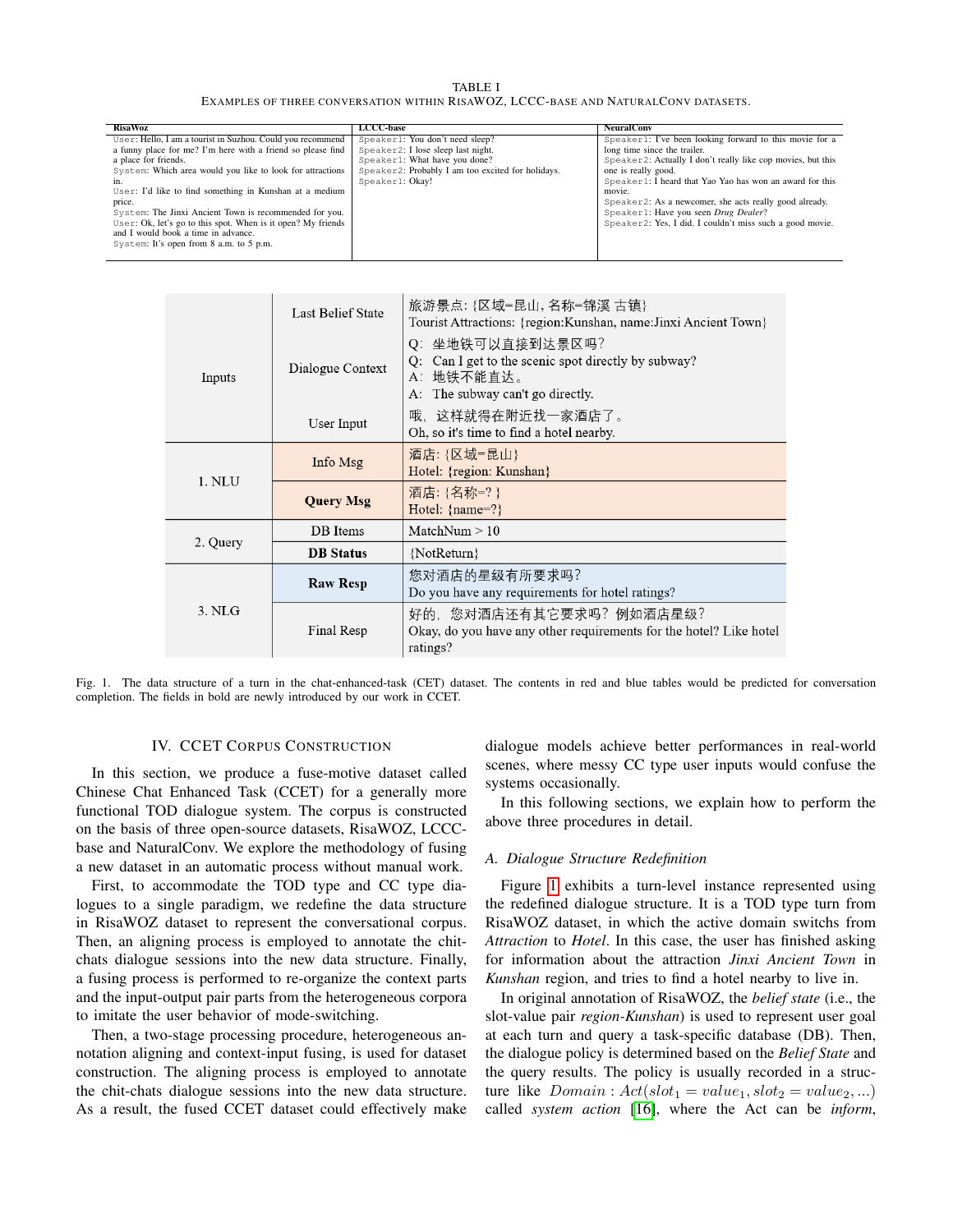*request*, *recommend*, *greeting*, etc. In the instance in Figure [1,](#page-2-1) the system action is requesting the user to add constraints on hotel rating. Finally, the system action would be converted to a natural language *response* for the user.

To promote the dialogue model to handle TOD type and CC type interaction in an unified manner, we redefine the data structure in RisaWOZ dataset to depict the conversations in CCET. Specifically, one dialogue turn is resolved into three parts, namely NLU (Natural Language Understanding), Query, and NLG (Natural Language Generation).

*a) NLU:* The Inputs to NLU include *Last Belief State*, *Dialogue Context*, and *User Input*. NLU is operated to identify the *Info Msg* and *Query Msg* spans, which respectively model the information provided and requested by user's intents. For instance in Figure [1,](#page-2-1) the two spans are identified as *Hotel:*{*region: Kunshan*} and *Hotel:*{*name:?*}, which represent the intent of finding a hotel in *Kunshan* region. Specifically, we construct the *Info Msg* span by simply comparing the *Belief State* labels in between turns. The *Query Msg*, which is newly designed in CCET, is constructed grounded in both *belief state* and *system act* labels, involving some work of noisy reducing. In dialogue models, *Info Msg* updates the *Last Belief State* to construct current *Belief State* to query databases, while *Query Msg* indicates the required information that dialogue systems should provide. For chit-chats type users inputs, *Query Msg* is an empty string and systems should generate an interactive open-domain response.

*b) Query:* Query represents the SQL query results, including two parts: *DB Items* and *DB Status*. *DB Items* denotes the exact values about the matching entities, which would appear in the system response. While *DB Status*, by contrast, is an abstraction that represents the bridge between the query results and the basic dialgoue policies. In Figure [1](#page-2-1) for example, the number of matching hotel entities is more than 10, so the policy should be requesting a slot (e.g. *hotel rating*) for further reducing DB search range. In CCET, we identify the categories of *DB Status* in accordance with the original RisaWOZ annotations of the number of matched entities and the system actions. In dialogue models, the *DB Status* field would be utilized for policy prediction.

*c) NLG:* Finally, in NLG, the newly-introduced *Raw Response* denotes the sentence to be generated by conditioning on results of NLU and Query. *Raw Response* has the same meaning of grounded *Final Response*, but contains no variability in terms of linguistic expression, as in Figure [1.](#page-2-1) We use *Raw Response* to replace the *policy* annotation in RisaWOZ so that the demand for supervision data could be declined. We reserve the grounded *Final Response* field as a personalized utterance that might be controllably generated with task-specific designs in future research.

Finally, it is noticed that the original RisaWOZ dataset does not contain *Query Msg*, *DB Status*, and *Raw Response* fields. As a result, to get these new required information, we predefine the categories of these data fields with heuristics, and then train several auxiliary classifiers to predict the three fields through an active learning [\[19\]](#page-6-9), [\[20\]](#page-6-10) approach as well as a noise reduction work. In CCET, we denote the processed RisaWOZ corpus as T.

### *B. CC Corpora Alignment*

In this part, we align the dialog sessions from the two chit-chats dialogue corpora, LCCC-base and Neural-Conv, into the pre-defined structure as shown in Figure [1.](#page-2-1) For dialogue systems, it is necessary to distinguish CC inputs from their TOD counterparts. Traditional researches [\[16\]](#page-6-8), [\[21\]](#page-6-11)–[\[23\]](#page-6-12) implemented an intent-classification model which infers user's intents based on the current user utterance, where chit-chats was viewed as an additional intent category. Our method, specifically, treats CC type conversation as an out-ofdomain request, where no task-oriented information provided or requested by users. In this case, both *Info Msg* and *Query Msg* span are empty strings in the first NLU field, so the input *Last Belief State* always has value null at each turn. Then, in the second field Query, the *DB Status* is set to a special category <NotQuery>, indicating that system has no need to visit databases at this turn. In NLG, the field *Raw Response* is exactly identical to *Final Resp* (i.e. the offered utterance in origin corpora) to sustain the realistic and diverse interaction in open-domain scenario. In CCET, the aligned corpus reorganized from LCCC-base and NaturalConv is denoted as C.



<span id="page-3-0"></span>Fig. 2. two instances from  $T$  and  $C$  respectively are joined up to produce new conversational turns. The labels to predict by dialogue systems are omitted for simplicity, and three segments (pink for *last belief state*, orange for *dialogue history*, green for CC and blue for TOD type *current utterances*) are exhibited.

### *C. Corpora Fusion*

Finally, based on the processed dataset T and C, we fuse the dialogue history part and the input-output pairs part among the two corpora to construct augmented corpora. The idea of this step is to mimic the conversational variations in real-life task-completion.

When talking to a real person, the input utterances would be commonly unforeseeable and incoordinate [\[24\]](#page-6-13), [\[25\]](#page-6-14) compared to the elaborately collected corpora, where crowd workers rigidly follow a pre-defined task specification [\[26\]](#page-6-15) for interaction. In short, the behavioral characteristics of user in practice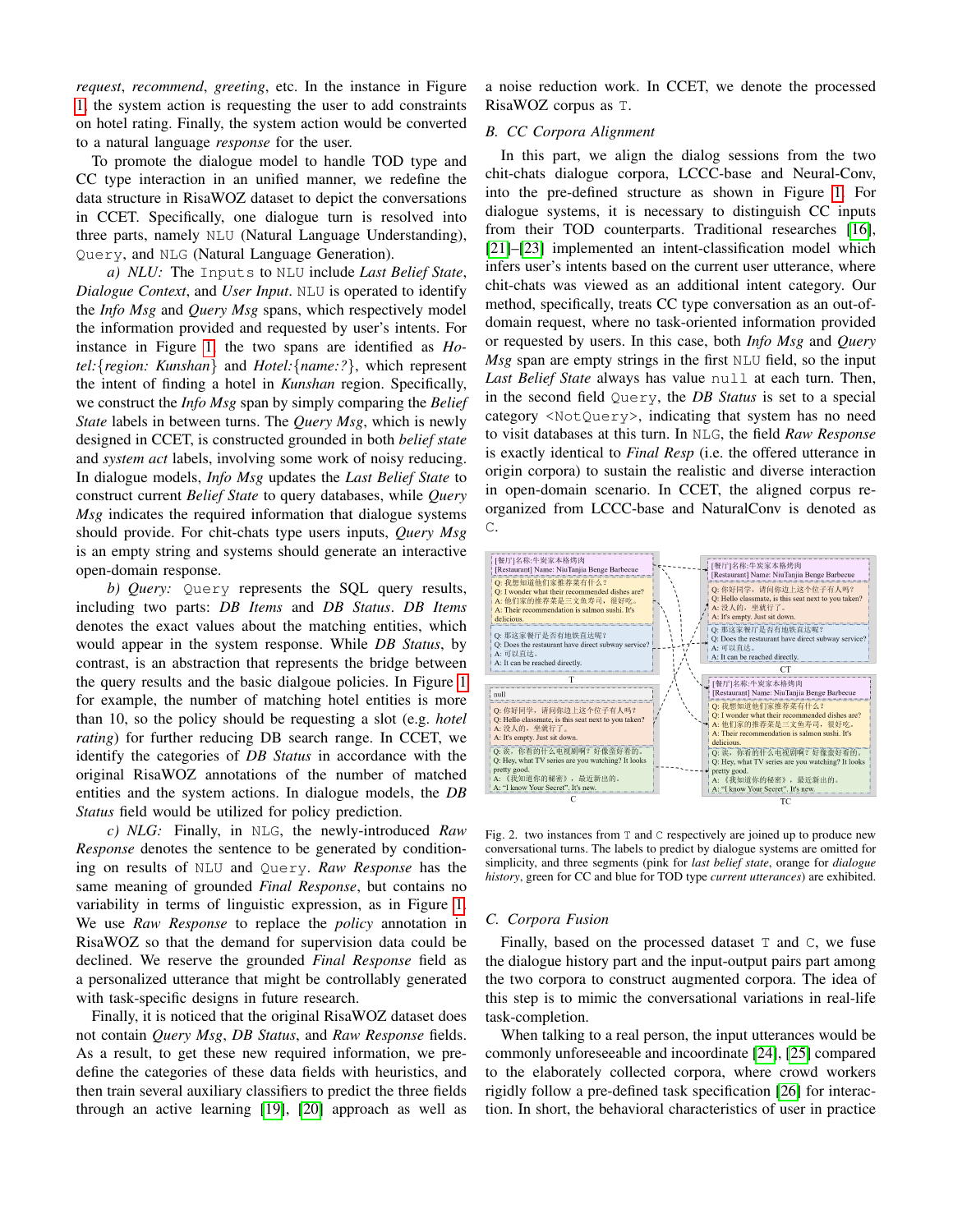

(a) A T turn where the user asked for recommendation about a hotel. In this case, new information was informed by user's intent.



(b) A T turn where the system informed a restaurant named *Haoren folk snak*. In this case, the entities changed in the focused restaurant domain.

<span id="page-4-0"></span>Fig. 3. Two T samples where the red spans in bold in dialogue history are semantic conditions for the current utterances essentially. Therefore, it is inappropriate to use them for fusion.

are inconsistent with the dataset, leading to noisy inputs that models can not handle.

To address this issue, we propose a simple and efficient methodology to imitate the variety in conversational context. In general, a piece of data consists of the dialogue history and current input-output pairs, is denoted as [history, current]. In this way, a turn-level sample [history<sup>T</sup>, current<sup>T</sup>] in T and another turn-level sample [history<sup>C</sup>, current<sup>c</sup>] in C could re-structure with each other to produce new samples [history $^{\mathtt{T}}$ , current $^{\mathtt{C}}$ ] and [history $^{\mathtt{C}}$ , current<sup>T</sup>]. In this way, we fully blend the two kinds of conversations and enrich dialogue diversity. Figure [2](#page-3-0) shows one such example of fusing conversational turns. Specifically, the labels to predict by dialogue systems are omitted for simplicity, and three segments (pink for *last belief state*, orange for *dialogue history*, green for CC and blue for TOD type *current utterances*) are exhibited. Among them, contents in orange square are associated with history, while others correspond to current. We fuse the corpora as follows:

*a) Augmentation TC:* the context of T corpus, along with the current input-output pairs of C are joined up to construct a batch of augmented corpus, denoted as TC. It is noticed that we keep the *last belief state* segments in TC

unchanged as in T. The reason for this processing is that the *last belief state* segment in C are always null value and irrelevant to the *current utterances* segment. Therefore, we sustain their meaningful counterparts to access linguistic diversity and semantical richness.

*b) Augmentation CT:* The context parts in C corpus, along with the current input-output pairs of T, are joined up to construct a batch of augmented corpus, denoted as CT. Particularly, not all CT results joined in this way are available, as the inter-turn contextual dependency in TOD is stronger in TOD than CC conversation. Therefore, we propose a filtering rule to determine whether an T sample is a suitable material for fusion: If (1) the user did not inform new information and (2) all entities in the focused domain kept unchanged in the last turn, it means that the original context in T has no information contribution to NLU prediction. In this case, the fusing operation is suitable and the created sample is reserved. Otherwise, the original context in T has strong correlation to current interaction (as the instances shown in Figure [3\)](#page-4-0). In this case, the fused result is viewed as invalid and discarded.

### *D. CCET Corpus Statistics*

The three re-annotated datasets: TOD type RisaWOZ (T in short), CC type LCCCbase  $(C(L))$  in short), and CC type NaturalConv  $(C(N)$  in short), along with the fused results, form our proposed dataset CCET. The final constructed dataset contains seven components. The detailed training/testing partition of each component are shown in Table [II.](#page-4-1) It is noticed that the open-domain CC type corpora,  $C(L)$  and  $C(N)$ , have much larger size than T. Therefore, taken the size of RisaWOZ as basis, we truncate the conversations from  $C(L)$  and  $C(N)$ so that the proportions of TOD type and CC type utterances could be relatively balanced.

While an automatic-produced corpus might have a lower quality than the elaborately-collected human data, it tremendously reduces the potential annotation workload. We advocate that the low quality is acceptable as that the user expressions can be full of chaos when dialogue systems are deployed to users in practice. A training data, which is unclean to some extent, would be able to approximate the realistic data distribution of disfluency.

<span id="page-4-1"></span>TABLE II THE NUMBER OF EACH SEGMENT IN CCET DATASET.

| Segment |       | Train  | <b>Test</b> |
|---------|-------|--------|-------------|
|         | т     | 67290  | 4643        |
| C       | C(N)  | 93390  | 6826        |
|         | C(L)  | 93390  | 6827        |
| TC      | TC(N) | 67290  | 4643        |
|         | TC(L) | 67290  | 46431       |
| CТ      | CT(N) | 55675  | 3709        |
|         | CT(L) | 55675  | 3709        |
|         | Total | 500000 | 35000       |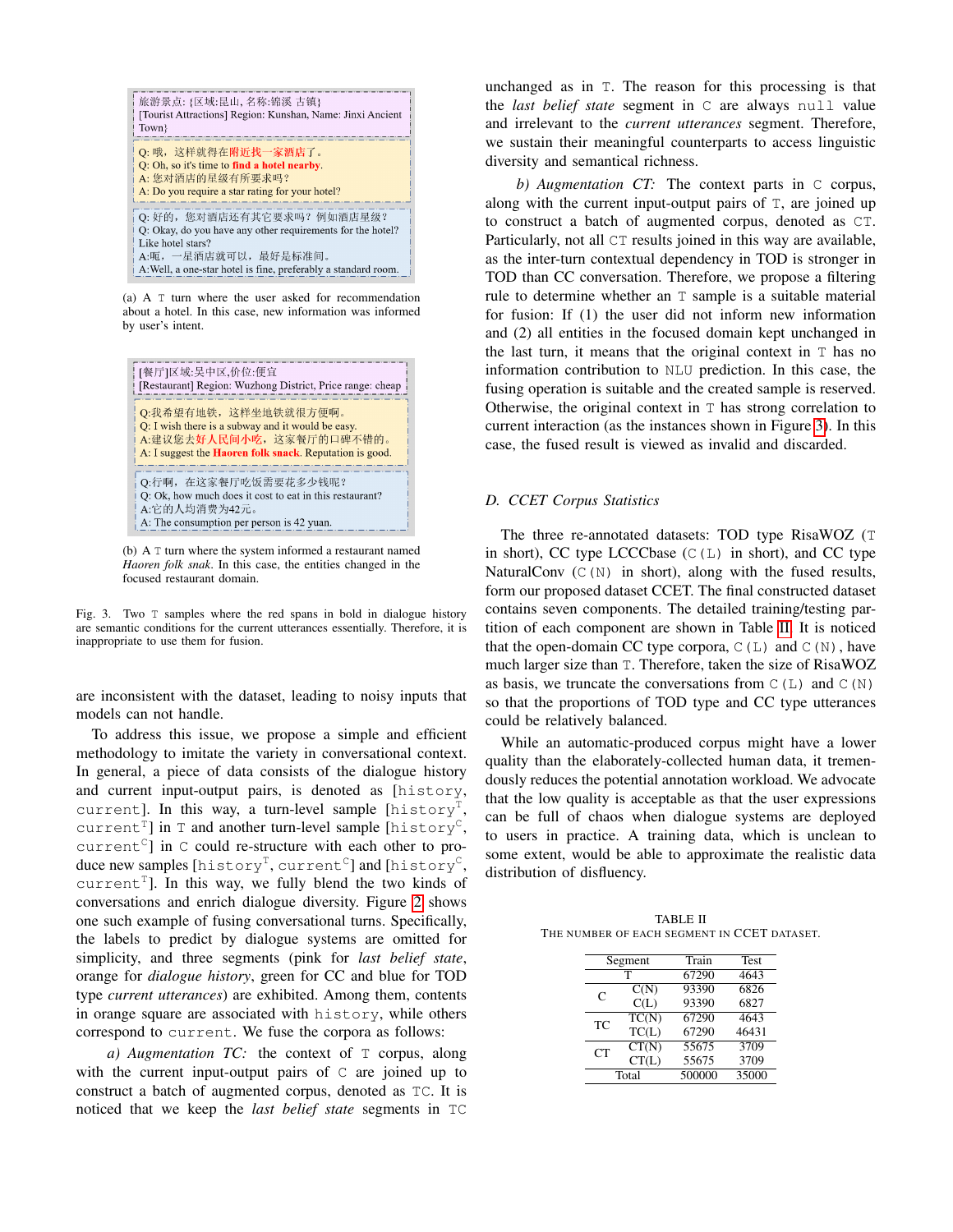### V. FUSE-MOTIVE DIALOGUE FRAMEWORK

In this section, we discuss the framework of fused dialogue systems [\[12\]](#page-6-2), [\[13\]](#page-6-3), [\[24\]](#page-6-13) that can handle both TOD and CC dialogue tasks.

#### *A. Task Definition*

Task-oriented dialogue process per turn could be intuitively divided into two sub-tasks, user-side NLU and system-side NLG. The NLU module aims to convert the user utterance into the representation that computer can understand, which includes intent and dialogue act (slot & value) detection. In this work, NLU is further responsible for extracting dialogue states (user goals) embedded in dialogue context, which is used for searching databases. The NLG module aims to generate a natural language response to the user. Some baselines [\[27\]](#page-6-16), [\[28\]](#page-6-17) perform this process by converting the predicted structured system acts into natural language system response. To simplify the system design and reduce the demand of supervision data, we skip the procedure of predicting system acts and directly generate responses by conditioning on dialogue context and DB status.

#### *B. Evaluation Metrics*

Currently, there remains no standard evaluation methods for fuse-motive dialogue systems so far [\[29\]](#page-6-18). In this subsection, we propose several metrics that can be probably available for evaluation on fuse-motive scenarios for dialgoue systems.

*a) TOD metrics:* RisaWOZ itself is a benchmark for TOD evaluation. Although the advantage of fuse-motive models has been mentioned, we still inherit traditional TOD metrics [\[2\]](#page-5-7), [\[16\]](#page-6-8) to verify that a fuse-motive dialogue system has comparative capability to handle TOD type inputs as traditional TOD baselines [\[30\]](#page-6-19). For NLU, the metrics include user action dialog act F1 scores and the Joint Accuracy of DST [\[31\]](#page-6-20). As for NLG, only Inform Rate and Success Rate [\[1\]](#page-5-0), [\[28\]](#page-6-17) are measured and compared with TOD baselines.

*b) CC metrics:* For CC conversation, we follow [\[15\]](#page-6-5) and use PPL (Perplexity) and SSA (Sensibleness and Specificity Average) as the metrics. SSA is a human evaluation metric that computes the average between sensibleness (Does the response make sense given the context?) and specificity (Is the response specific to the context? ). Moreover, A response can only be considered specific if it is considered sensible.

*c) Mixture metrics:* The key advantage of fuse-motive dialogue models is to response user inputs with both TOD type and CC type capability. The straightforward issue in the mixture of conversation is to decide which capability the user is concerned. Therefore, we simply use dialog act F1 score, a NLU metric in TOD, for evaluation of performances in scenario. Moreover, an additional option is considered: combining all user actions except <NotQuery> together as a single action, then the task would be transformed from a multi classification problem into a binary classification problem.

## *C. Algorithm Design*

The large size and rich semantic annotations of CCET make it suitable for various kinds of algorithms in NLP. In general, a classic pipelined TOD system including natural language understanding (NLU), dialogue state tracking (DST), dialogue policy learning, and natural language generation (NLG). Among them, several baselines [\[4\]](#page-5-1), [\[23\]](#page-6-12), [\[30\]](#page-6-19) for NLU and DST could be adapted in CCET benchmark by viewing CCET as a expanded version of TOD corpora. As for NLG, our proposed dataset provides system responses of both CC and TOD type, and thus can be used as a unique benchmark of context-to-text generation task. To this task, several dialogue models [\[2\]](#page-5-7), [\[28\]](#page-6-17) are available to handle the multi-domain response, by encoding dialogue context to decode system response.

## VI. CONCLUSION

In view of the complex real-life conversational scenario, we propose a simple and cost-effective approach to automatically integrate chit-chats utterances into task-oriented dialogues. Compared with traditional approaches, we creatively propose a new framework of building fuse-motive dialogue systems and related evaluation metrics. The dialogue systems trained in the newly-organized corpora would have capacity to handle mixed user goals including TOD and chit-chats. We hope above works could propel future work on dialogue systems for fuse-motive tasks.

#### ACKNOWLEDGMENT

This work was supported by the National Key R&D Program of China under Grant 2019YFF0302601.

#### **REFERENCES**

- <span id="page-5-0"></span>[1] T.-H. Wen, D. Vandyke, N. Mrksic, M. Gasic, L. M. Rojas-Barahona, P.-H. Su, S. Ultes, and S. Young, "A network-based end-to-end trainable task-oriented dialogue system," *arXiv preprint arXiv:1604.04562*, 2016.
- <span id="page-5-7"></span>[2] W. Lei, X. Jin, M.-Y. Kan, Z. Ren, X. He, and D. Yin, "Sequicity: Simplifying task-oriented dialogue systems with single sequence-tosequence architectures," in *Proceedings of the 56th Annual Meeting of the Association for Computational Linguistics (Volume 1: Long Papers)*, 2018, pp. 1437–1447.
- [3] T. Bocklisch, J. Faulkner, N. Pawlowski, and A. Nichol, "Rasa: Open source language understanding and dialogue management," *arXiv preprint arXiv:1712.05181*, 2017.
- <span id="page-5-1"></span>[4] S. Lee, Q. Zhu, R. Takanobu, X. Li, Y. Zhang, Z. Zhang, J. Li, B. Peng, X. Li, M. Huang *et al.*, "Convlab: Multi-domain end-to-end dialog system platform," *arXiv preprint arXiv:1904.08637*, 2019.
- <span id="page-5-2"></span>[5] Y. Wang, P. Ke, Y. Zheng, K. Huang, Y. Jiang, X. Zhu, and M. Huang, "A large-scale chinese short-text conversation dataset," in *CCF International Conference on Natural Language Processing and Chinese Computing*. Springer, 2020, pp. 91–103.
- <span id="page-5-6"></span>[6] X. Wang, C. Li, J. Zhao, and D. Yu, "Naturalconv: A chinese dialogue dataset towards multi-turn topic-driven conversation," *arXiv preprint arXiv:2103.02548*, 2021.
- <span id="page-5-3"></span>[7] L. Qin, F. Wei, T. Xie, X. Xu, W. Che, and T. Liu, "Gl-gin: Fast and accurate non-autoregressive model for joint multiple intent detection and slot filling," *arXiv preprint arXiv:2106.01925*, 2021.
- <span id="page-5-4"></span>[8] T. Zhao, A. Lu, K. Lee, and M. Eskenazi, "Generative encoder-decoder models for task-oriented spoken dialog systems with chatting capability," *arXiv preprint arXiv:1706.08476*, 2017.
- <span id="page-5-5"></span>[9] T. Kim, Y. Lee, H. Yoon, P. Kang, and M. Kim, "Oh my mistake!: Toward realistic dialogue state tracking including turnback utterances," *arXiv preprint arXiv:2108.12637*, 2021.